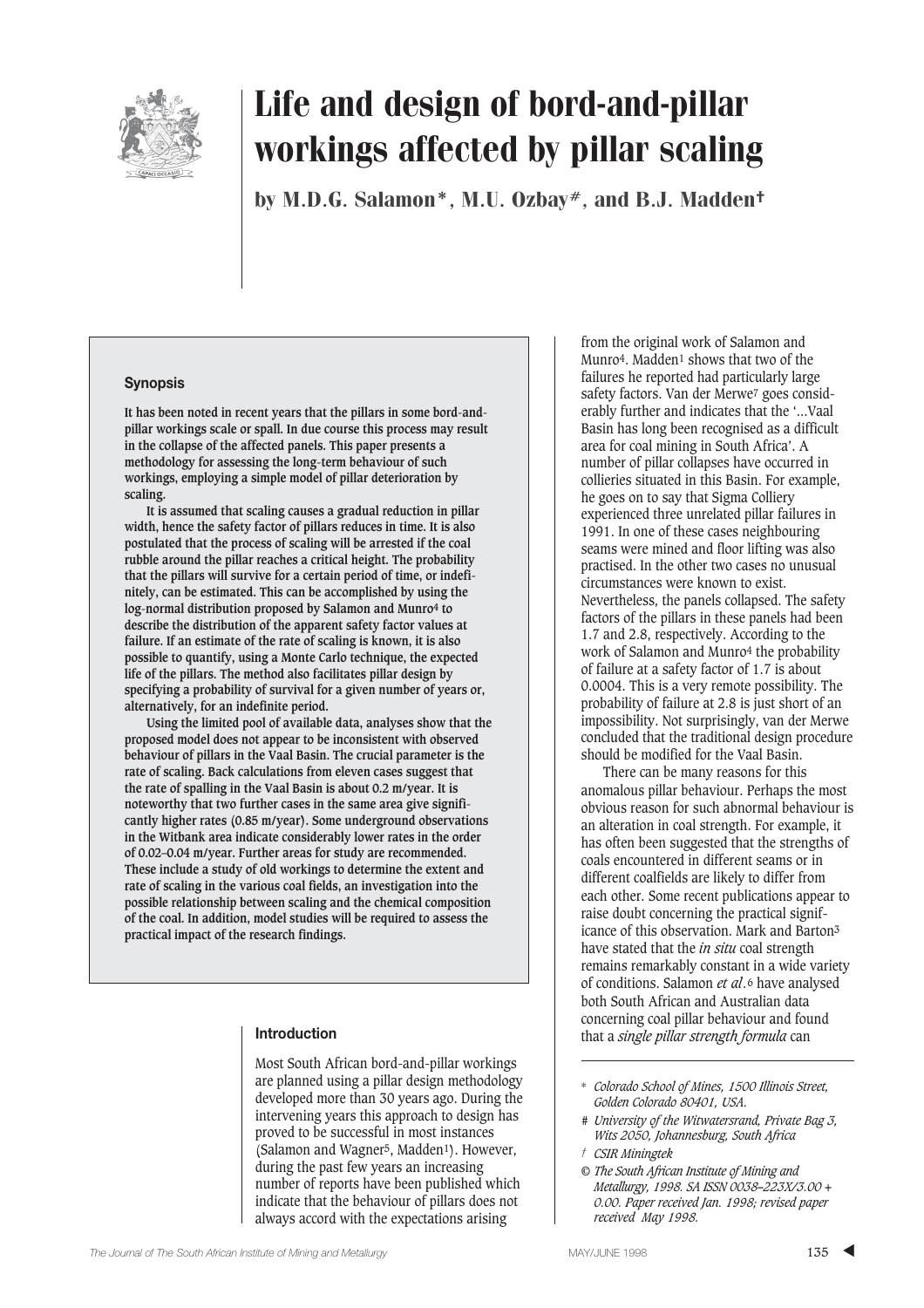describe pillar behaviour remarkably well in both countries. Obviously these papers do not rule out the possibility of variation in coal strength from place to place. They merely suggest that in most instances these variations are relatively modest and, to paraphrase Mark and Barton3 freely, a strength formula based on field data is a better estimation of pillar strength than any other strength estimate based on laboratory or model pillar testing. However, as was said earlier, significant anomalies do occur. For example, Salamon *et al.*6 found that two out of their 177 case histories did not fit the general pattern. It would appear, therefore, that in the vast majority of cases pillar strength can be approximated well by a single formula. However, there are cases where this formula fails to yield an acceptable pillar strength.

The search for the explanation of abnormal behaviour must not stop at anomalously low coal strength. Pillars may be debilitated by some weakness in the floor or roof (i.e., foundation failure) or in the seam itself. Problems may also arise because of some anomaly at the contact surfaces between the seam and the surrounding strata. Madden and Canbulat2 in a recent survey of South African collieries have identified a number of pillar collapses that may be attributed to these somewhat abnormal conditions. Van der Merwe7 called attention to another mode of failure. Several of these phenomena can lead to the deterioration or even the collapse of pillars.

Van der Merwe argues that a given depth of scaling has a greater detrimental effect than the equivalent thickness of a roof fall. He reports that according to his observations '...scaling is much more common than roof falls. In most areas of the Vaal Basin, virtually all pillars scale, while roof falls tend to be restricted in extent and in occurrence'. In view of van der Merwe's experience and because of the importance of designing safe and economical pillars in areas where scaling is prevalent, it has been decided to explore the influence of pillar side scaling on coal pillar design. The intention here is to present the results of a preliminary study.

The work described here is part of the SIMRAC (Safety in Mines Research and Advisory Committee) project COL337 'Coal Pillar Design Procedures', and it focuses on situations where scaling represents the primary threat to the pillars. In this process coal strength remains unaltered and the weakening of the pillars is due entirely to a reduction in pillar width induced by spalling.

The investigation combines the statistical pillar strength model developed by Salamon and Munro4 with a simple set of hypotheses concerning the mechanism of scaling. First, a brief review of the relevant background is presented and then an attempt is made to review the basic concepts of coal pillar mechanics in conditions where side wall scaling occurs. Here concepts such as *pillar life* and the *probability of survival* for a given period of time are introduced. An initial attempt is also made to estimate possible *rate of scaling* by backcalculation from data collated for the Vaal Basin and the Witbank area. Finally, a tentative method of *pillar layout design* is proposed. The method is not deterministic but recognises the essentially stochastic nature of pillar behaviour.

#### **Statistical model of pillar strength**

Salamon and Munro4 accepted that if the true strength of the pillar and the true mean stress (or load) acting on the pillar

could be determined, failure would occur when these two quantities become equal. Unfortunately, it is not possible to determine these 'true' values and consequently the true safety factor of pillars cannot be calculated. This problem arises because no accurate method exists to compute the strength of coal pillars (or any other rock pillars for that matter). Pillar strength is estimated from empirical formulae which, at best, can be regarded only as approximate. Even the tributary area method of pillar stress calculation is imprecise.

The ratio of the approximate pillar strength and approximate pillar load can only yield an approximate value for the safety factor. These ratios may be referred to as *apparent* (or nominal) safety factors. It follows, therefore, that the apparent factors obtained for instances of pillar collapse, can be either larger or smaller than unity. Salamon and Munro postulated that the apparent safety factor arising from pillar collapses, that is  $S_c$ , is a random variable and that the log-normal distribution is an acceptable approximation of its frequency distribution. Thus,

$$
f(S_c) = \frac{1}{\sqrt{2\pi}\sigma S_c} \exp\left[\pm\frac{1}{2}\left(\frac{\ln S_c}{\sigma}\right)^2\right].
$$
 [1]

This distribution has its median at  $S_c = 1$  and  $\sigma$  is its standard deviation in the logarithmic scale. (For the sake of simplicity, natural logarithm is used here, as opposed to the base 10 version employed in the original paper.) The probability that failure will *not* occur, or the *probability of survival*, at a given apparent safety factor is given by the cumulative distribution function:

$$
p(S_c) = \int_0^{S_c} f(x)dx = \int_{\pm \infty}^{\ln S_c/\sigma} Z(\varphi)d\varphi = P\left(\frac{\ln S_c}{\sigma}\right). \tag{2}
$$

The definitions employed here are as follows:

$$
Z(x) = \frac{1}{\sqrt{2\pi}} e^{\pm \frac{x^2}{2}} \quad P(x) = \int_{\pm \infty}^{x} Z(\varphi) d\varphi
$$
 [3]

where *Z*(.) is the standard normal distribution function and *P*(.) is the standard cumulative normal probability distribution.

Using the method of maximum likelihood Salamon and Munro quantified, in the paper mentioned earlier, the parameters in the following empirical formula for pillar strength:

$$
\sigma_{Pwr} = K \left(\frac{W}{W_O}\right)^{\alpha} \left(\frac{M}{M_O}\right)^{\beta} . \tag{4}
$$

Note that *W* and *M* are the width and height of a pillar of a square cross-section. Parameters α and β are dimensionless constants. The multiplier  $K$  is the compressive strength of a reference block of coal of height  $M_0$  and width  $W_0$ . In the SI system  $M<sub>o</sub>$  and  $W<sub>o</sub>$  are taken to be 1.0 m. It should be noted that  $K$  is not a property of the material (i.e., of the coal), but the property of the involved system. The system referred to here consists of the union of the block and the loading conditions prevailing underground. The metric version of the constants found by Salamon and Munro4 are:

$$
K = 7.2
$$
 MPa  $\alpha = 0.46$   $\beta = \pm 0.66$   $\sigma = 0.159$  [5]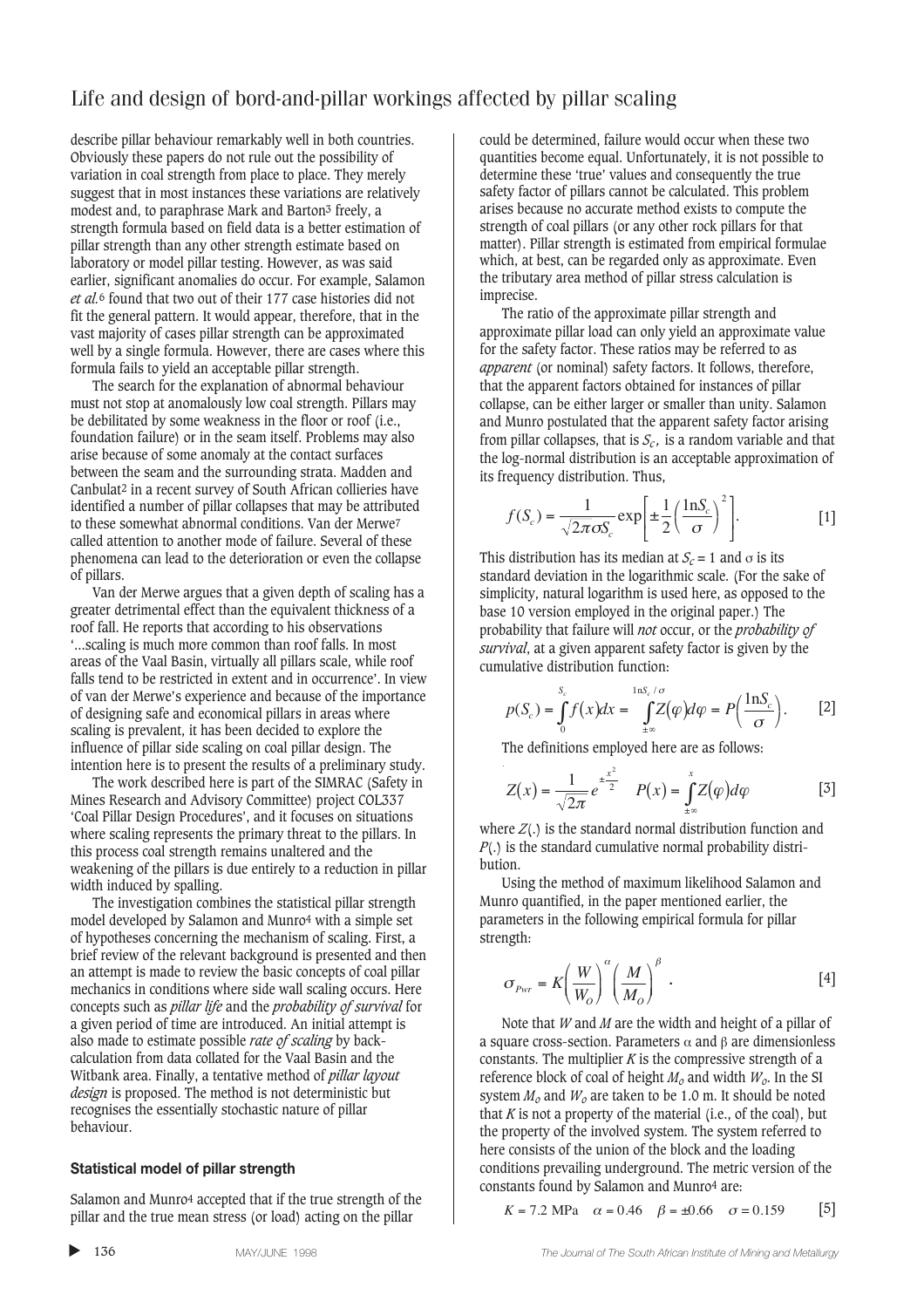Subsequently, it became apparent that for squat pillars an alternative expression may give a better estimate of the pillar strength. This squat pillar strength formula can be put in the following form (Salamon and Wagner<sup>5)</sup>:

$$
\sigma_{Squ} = K \left( W^2 M \right)^a R_o^b \left\{ \frac{b}{\varepsilon} \left[ \left( \frac{W}{M R_o} \right)^{\varepsilon} \pm 1 \right] + 1 \right\}.
$$
 [6]

The following definitions apply in this expression:

$$
a = \frac{1}{3}(\alpha + \beta) \quad b = \frac{1}{3}(\alpha \pm 2\beta) \quad R_o = 5 \quad \varepsilon = 2.5 \tag{7}
$$

The original formula in [4] is used when *W / M* ≤ *Ro*. The squat formula in [6] is applied in the alternative case of  $W/M > R_o$ . For the sake of brevity rectangular pillars are not dealt with in this paper. For the same reason the alternative linear pillar strength formula (where strength is a linear function of the width-to-height ratio) is omitted also. Both of these refinements can be incorporated without difficulty.

#### **A model of pillar side scaling**

#### *Basic properties of the model*

Little attention appears to have been devoted to the study of the mechanisms that cause time dependent deterioration of coal pillars. This deterioration may manifest itself in various ways, such as pillar side spalling, roof falls, floor heave and so on. Here the focus is placed on spalling. In general, the intensity of spalling may depend on environmental conditions, the composition of the coal and the stresses applied to the pillar. If the coal contains certain clay minerals, such as montmorillonite, a plausible mechanism may involve the swelling of the exposed coal skin in the presence of a humid environment. The pillar skin would swell in the direction perpendicular to the pillar side. The resulting tensile strain may cause the affected skin to peel off, exposing fresh coal and starting the process anew. Such a 'weathering' mechanism is the basic premise of the model to be proposed. Thus, in the model it is assumed that

- ➤ the time dependent pillar deterioration is solely due to pillar side scaling or spalling and
- ➤ this scaling is not due to excess stress, but to environmental conditions that would result in a timedependent reduction of the widths of pillars.

It will also be assumed here that the scaling is uniform over the sides of the pillars and the pillar width at time *t* can be expressed in the following form:

$$
W(t) = W_i \pm 2d(t) \tag{8}
$$

where  $W_i$  is the *initial* pillar width, that is the width at time zero and function  $d(t)$  represents the thickness of coal peeled off one of the pillar sides between time zero and *t*. Obviously, the decrease in pillar width is accompanied by a corresponding increase in bord widths, as the pillar centre distances remain unaltered. Function *d(t)* can be expressed as an integral of the scaling rate *r(t)*:

$$
d(t) = \int_0^t r(\xi) d\xi . \qquad [9]
$$

Since no information is available concerning the nature of the scaling function, the simplest assumption is used in this paper. It is postulated that the scaling rate is constant, thus

$$
d(t) = rt
$$
 [10]

where parameter *r* represents the uniform rate of scaling.

It follows from this development that in the presence of scaling the apparent safety factor of a pillar also becomes a function of time. If  $W(t)$  /  $M \le R_o$ , the safety factor can be put in the following form:

$$
S_{\scriptscriptstyle{pwr}}(t) = \frac{KW(t)^{\alpha}M^{\beta}}{q_m(t)} \tag{11}
$$

and for a squat pillar  $(W(t) / M > R_0)$  the safety factor becomes:

$$
S_{sgu}(t) = \frac{K}{q_m(t)} \Big[ W(t)^2 M \Big]^a R_o^b \Bigg\{ \frac{b}{\varepsilon} \Bigg[ \Big( \frac{W(t)}{M R_o} \Big)^{\varepsilon} \pm 1 \Bigg] + 1 \Bigg\}.
$$
 [12]

In these expressions  $q_m(t)$  represents the tributary load (mean pillar stress) adapted for the present purpose:

$$
q_m(t) = \gamma H \left[ \frac{C}{W(t)} \right]^2 \tag{13}
$$

where  $\gamma = \rho g$  with  $\rho$  is the overburden rock density and *g* is the gravitational acceleration. Here, the pillar centre distance  $C = W_i + B = W(t) = 2d(t) + B$  remains unaffected. As usual, *B* is the original bord width in this relationship.

In the presence of scaling both the true and the apparent safety factors of pillars diminish with time. The apparent safety factor can be computed from [11] or [12] if the magnitude of scaling is known. The true factor must remain unknown right up to the moment of failure (if failure is to occur at all) when, by definition, it is equal to unity. In the absence of any contrary indication, it seems reasonable to postulate that the apparent safety factor at failure, or the *critical safety factor*, continues to be distributed in accordance with the original log-normal distribution defined in [1].

#### *Maximum depth of scaling*

According to the simple version of the proposed model, scaling proceeds at a steady rate. This seems to imply that in all cases where such deterioration occurs the pillars will eventually collapse. Simple considerations reveal, however, that failure is not inevitable. The piles of coal that have peeled off the pillar sides will gradually restrain the scaling process. As the piles grow in height this restriction becomes more significant. For simplicity, it is postulated here that scaling of the sides will proceed unimpeded, as illustrated in Figure 1, until the height of the peeled-off coal piles reaches the roof. At this stage scaling is arrested and, *as long as this crumbled coal is left in place*, the pillar will remain unchanged. This is a conservative assumption. In reality, pillar scaling will slow down and will even stop before the rubble reaches the roof. Of course, it will be realised that some pillars may never reach this condition, simply because they collapse before the scaling is choked in this manner.

Geometrically, two types of situation can arise. The bords could be sufficiently wide to accommodate the scaled material falling from the sides of neighbouring pillars without the resulting piles interfering with each other. In this situation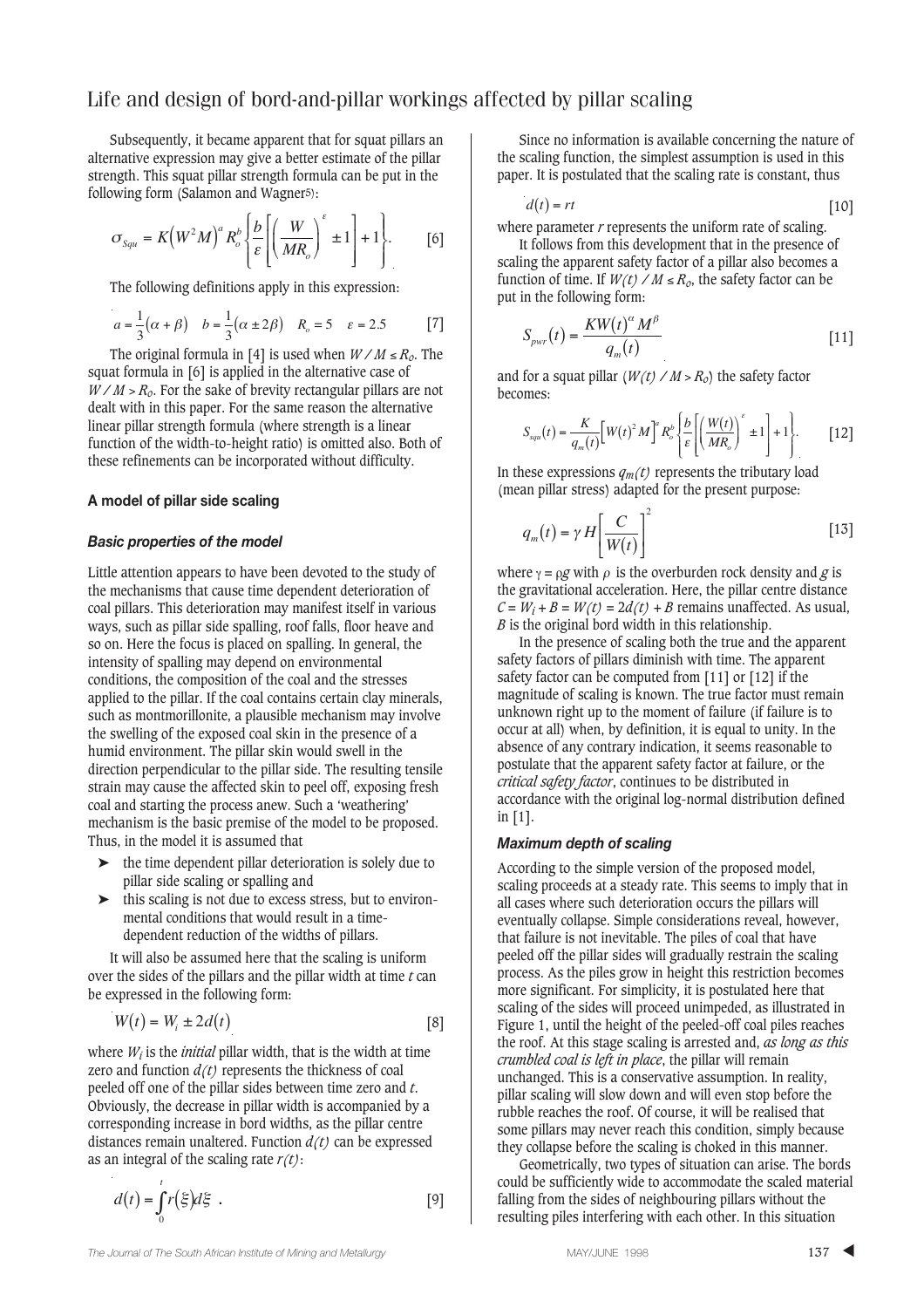

**Figure 1—Plan (a) and section (b) illustrate maximum scaling that can be experienced by an isolated pillar (maximum scaling depth,** *dm***; initial pillar width,** *Wi***; pillar height,** *M***; angle of repose of scaled coal,** ρ**)**



**Figure 2—Plan (a) and section (b) depict pillar scaling when the scaled coal piles from neighbouring pillars do not come into contact at the bord centres**





the material scaled from each pillar forms an independent pile. This case is shown in Figures  $2(a)$  and  $2(b)$ . Alternatively, the piles could meet at the centres of bords and merge into a continuous heap. This geometry is illustrated in Figures  $3(a)$  and  $3(b)$ .

The maximum depth to which scaling may penetrate before choking takes place,  $d_m$ , can be estimated by equating two volumes. The volume of loose coal lying around a pillar must be equal to the bulked volume of the solid coal that has peeled off the pillar.

In the first case, that is when the piles of coal corresponding to each pillar are independent of each other, this criterion leads to a quadratic equation for *dm* (see Appendix). If the bulking factor and the angle of repose are denoted by  $\delta$  and  $\rho$ , respectively, then the solution of this

equation results in the following maximum scaling depth *dm* (see [A9] in the Appendix):

$$
d_m = \frac{M}{2\delta\mu} \left[ 1 + \delta\mu R_i \pm \sqrt{1 + \left(\delta\mu R_i\right)^2 \pm \frac{4}{3}\delta} \right] \tag{14}
$$

where

$$
\mu = \tan \rho \qquad R_i = W_i / M. \tag{15}
$$

Here *R*, represents the initial width-to-height ratio of the pillar.

The result in [14] is valid as long as the piles do not come into contact at the bord centre. This requirement is fulfilled if the following inequality is satisfied (see [A12] in the Appendix):

$$
B \ge B_{co} = \frac{M}{\mu} \left\{ 2 \pm \frac{1}{\delta} \left[ 1 + \delta \mu R_i \pm \sqrt{1 + \left( \delta \mu R_i \right)^2 \pm \frac{4}{3} \delta} \right] \right\} \qquad [16]
$$

where *Bco* is that particular bord width at which the toes of the coal piles corresponding to neighbouring pillars first come into contact. If, however,  $B < B_{co}$  then the coal piles coalesce and the maximum scaling can no longer be calculated from [14], but an alternative value must be found. This is achieved by equating again the volume of the fragmented coal around a pillar with the bulked volume of the material that had scaled off the same pillar. This approach, when using the appropriate expressions for the volumes, leads to a cubic equation. This equation is given in the Appendix (see Equation [A19]) and can be solved for  $d_m$  by, for example, iteration.

It is simple to interpret the significance of  $d_m$ , regardless of whether *B* is smaller or larger than  $B_{co}$ . One of two possibilities may arise. A scaling pillar may or may not collapse *before* scaling has penetrated to this particular depth. If failure does not take place while  $d(t) < d_m$ , then the progress of scaling will be arrested and the pillar will *not* fail. It is obvious, therefore, that a scaling pillar cannot stabilize and will collapse if  $W_i < 2d_m$ . This statement can be put into a more useful form by defining a critical width-to-height ratio, *Rcr*. All pillars with an initial width-to-height ratio smaller than or equal to *Rcr* will fail, if scaling occurs. (Obviously the converse is not necessarily true. Pillars with width-to-height ratios greater than  $R_{cr}$  may or may not collapse.) This critical width–height ratio is defined by:

$$
R_{cr} = \frac{2}{\sqrt{3\delta\,\mu}}\,. \tag{17}
$$

If reasonably typical values for the bulking factor ( $\delta$  = 1.35) and the angle of repose ( $\rho$  = 35°) are used, the value of this critical width–height ratio is 1.42.

#### *Life of pillars*

Perhaps the most important information concerning a panel supported by coal pillars, which are affected by scaling, is the period that elapses between the formation and collapse of the pillars. This period will be referred to as *pillar life* in the model. The expressions in [11] and [12] define safety factors that decrease with the passage of time. These results do not imply, however, that the life of a particular panel can be precalculated from the dimensions of the initial mining layout and the rate of scaling. This is understandable since the

▲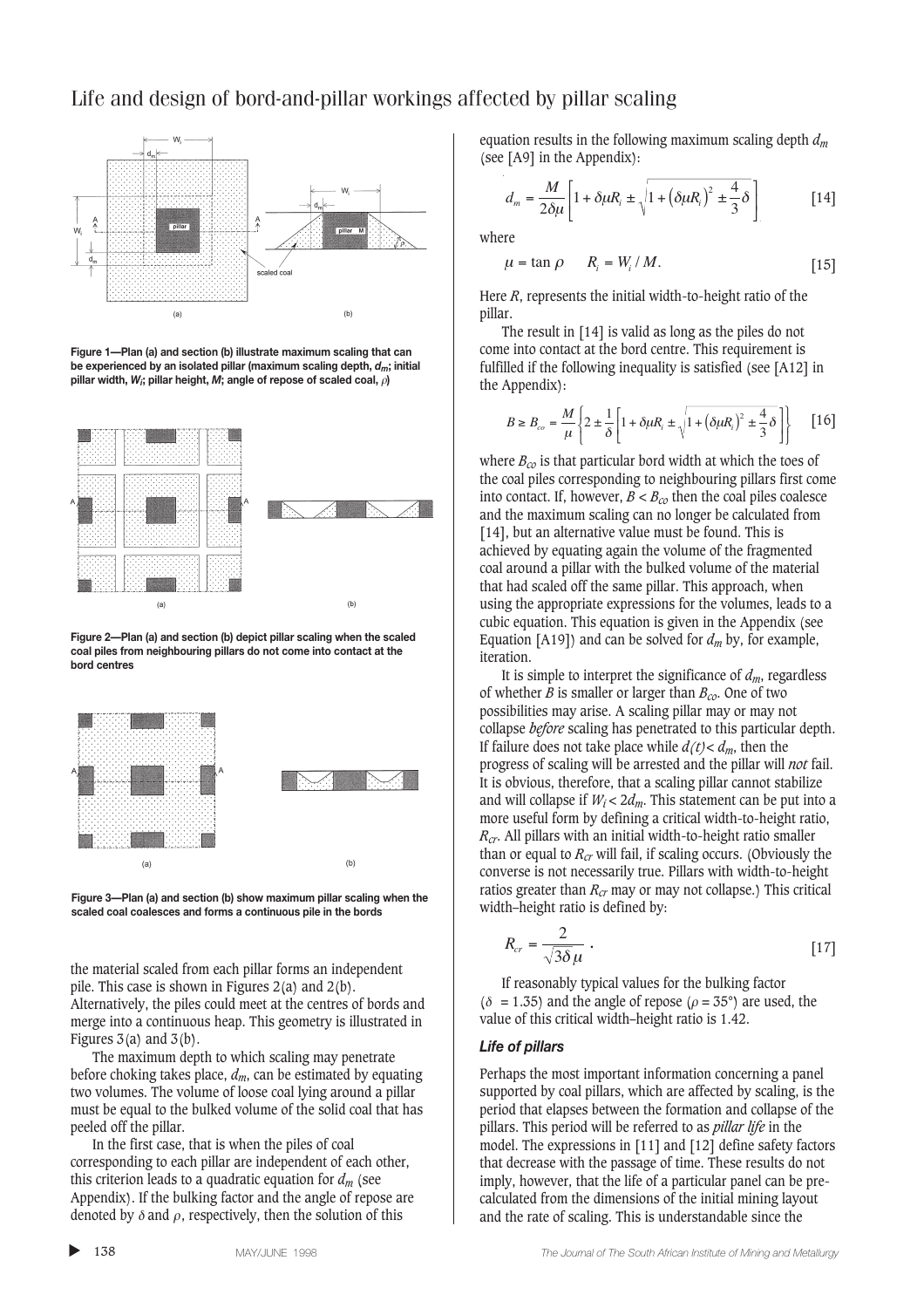apparent safety factor corresponding to a specific failure is not known in advance. It was found, however, that the frequency of the apparent safety factor at failure could be represented by a log-normal distribution, where the variance σ had been determined earlier as given in [5].

To illustrate the problem, postulate that ten geometrically identical panels exist and the pillars in them are all subject to scaling at the same rate. In spite of these similarities, the panels cannot be expected to fail at the same time. This is because the apparent safety factor at failure is a random variable. This can be illustrated using the Monte Carlo method to draw a random sample of ten critical safety factors from the log-normal distribution. These values are tabulated in the first row of Table I.

The layout parameters used to construct the second and third rows of Table I are as follows:

$$
H = 150
$$
 m  $B = 5.5$  m  $M = 3$  m  $r = 0.4$  m/year. [18]

These dimensions, when supplemented by a design safety factor of 1.6 and substituted into [11], yield a pillar width of 13.88 m. In practice, this value will be rounded. Hence, postulate that the initial pillar width is taken as  $W_i = 14$  m. As the initial pillars in this example are not squat  $(R<sub>i</sub> = 4.67)$ , it is obvious that the scaled pillars will not be squat either. In this case, following the approach proposed by van der Merwe7, the expression in [11] can be solved for *dc*, that is, for the scaling at the time of failure. The result is:

$$
d_c(S_c) = \frac{1}{2} \left[ W_i \pm \left( \frac{\gamma \, HS_c C^2}{K M^{\beta}} \right)^{\frac{1}{2+\alpha}} \right].
$$
 [19]

This formula, when the already specified parameters and the tabulated critical safety factors are utilized, yields the second row of Table I. The third row of the same table is obtained from

$$
t_c(S_c) = d_c(S_c)/r
$$
 [20]

which yields the time elapsed to failure, or the *pillar life, in years*. Next, for control purposes, the values of maximum scaling and the corresponding minimum bord width are calculated:

$$
d_m = 1.73 \text{ m} \qquad B_{co} = 5.10 \text{ m} \tag{21}
$$

Since the bord width in [18] is 5.5 m, the requirement that  $B \geq B_{co}$  is satisfied and the coal piles from adjacent pillars will not come into contact.

It is important to note the variations, *for ostensibly identical pillars*, in the values of the parameters presented in Table I. In this particular sample of ten randomly-selected

*Table I*

**A random sample (of size ten) of critical safety factors with corresponding depths of scaling and pillar lives**

| $S_c$ | $0.93$ 0.90 0.93 0.86 0.76 1.01 0.98 1.09 1.42 1.14                                                                               |  |  |  |  |
|-------|-----------------------------------------------------------------------------------------------------------------------------------|--|--|--|--|
| $d_c$ | $\vert$ 1.40 $\vert$ 1.48 $\vert$ 1.40 $\vert$ 1.58 $\vert$ 1.85 $\vert$ 1.21 $\vert$ 1.28 $\vert$ 1.03 $\vert$ 0.35 $\vert$ 0.92 |  |  |  |  |
| $t_c$ |                                                                                                                                   |  |  |  |  |

*Note: In this table d<sub>c</sub> and t<sub>c</sub> are measured in metres and years, respectively* 



**Figure 4—Plot of pillar life versus design safety factor for 65 pillar collapses occurred in 11 different seams. An updated version of the** . **illustration presented by Madden1**

cases, the apparent safety factors at failure range from 0.76 to 1.42, the depth of scaling from 0.35 m to 1.85 m and most importantly, the pillar life from 0.89 years to 4.58 years. Moreover, it will be recalled that according to [21] scaling will cease when  $d_c$  reaches the choking value, that is, when  $d_c = d_m = 1.73$  m. In the sixth column of Table I the depth of scaling is 1.85 m, which exceeds this limiting value. Thus, scaling will stop before the pillar width is reduced to the value pertaining to failure. Hence no pillar collapse will take place in this instance.

This example illustrates that no unique relationship exists between the initial mining geometry and pillar life. In Figure 4 an updated version of Madden's1 plot of apparent safety factors as a function of pillar life is shown. This illustration, which was prepared on the basis of field data, reinforces the conclusion that any relationship between design safety factor and pillar life is masked by the stochastic nature of the problem. Of course, there is an underlying trend, but this is blurred by the random behaviour of the apparent safety factors. This problem is especially serious when the sample is small.

#### **Pillar life expectancy and probability of survival**

It is not possible, due to the probabilistic definition of pillar strength, to determine unequivocally whether a pillar will or will not fail. All we have is an estimated probability that failure will, or will not occur. If the composition of coal results in pillar side spalling, the situation becomes even more complex. As was illustrated in the previous section, the effect of spalling reduces the pillar width and, therefore, may cause the failure of a pillar at some later time. The Monte Carlo technique can be employed to gain a greater insight into this phenomenon.

Postulate that *m* panels have been constructed in accordance with an identical set of mining dimensions. Using the dimensions employed in the previous section, the layout of the panels is defined by:

 $H = 150 \text{ m}$   $W = 14 \text{ m}$   $B = 5.5 \text{ m}$   $M = 3.0 \text{ m}$  [22] In addition, the constants in [5], together with the following parameters are taken to represent the behaviour of scaling pillars: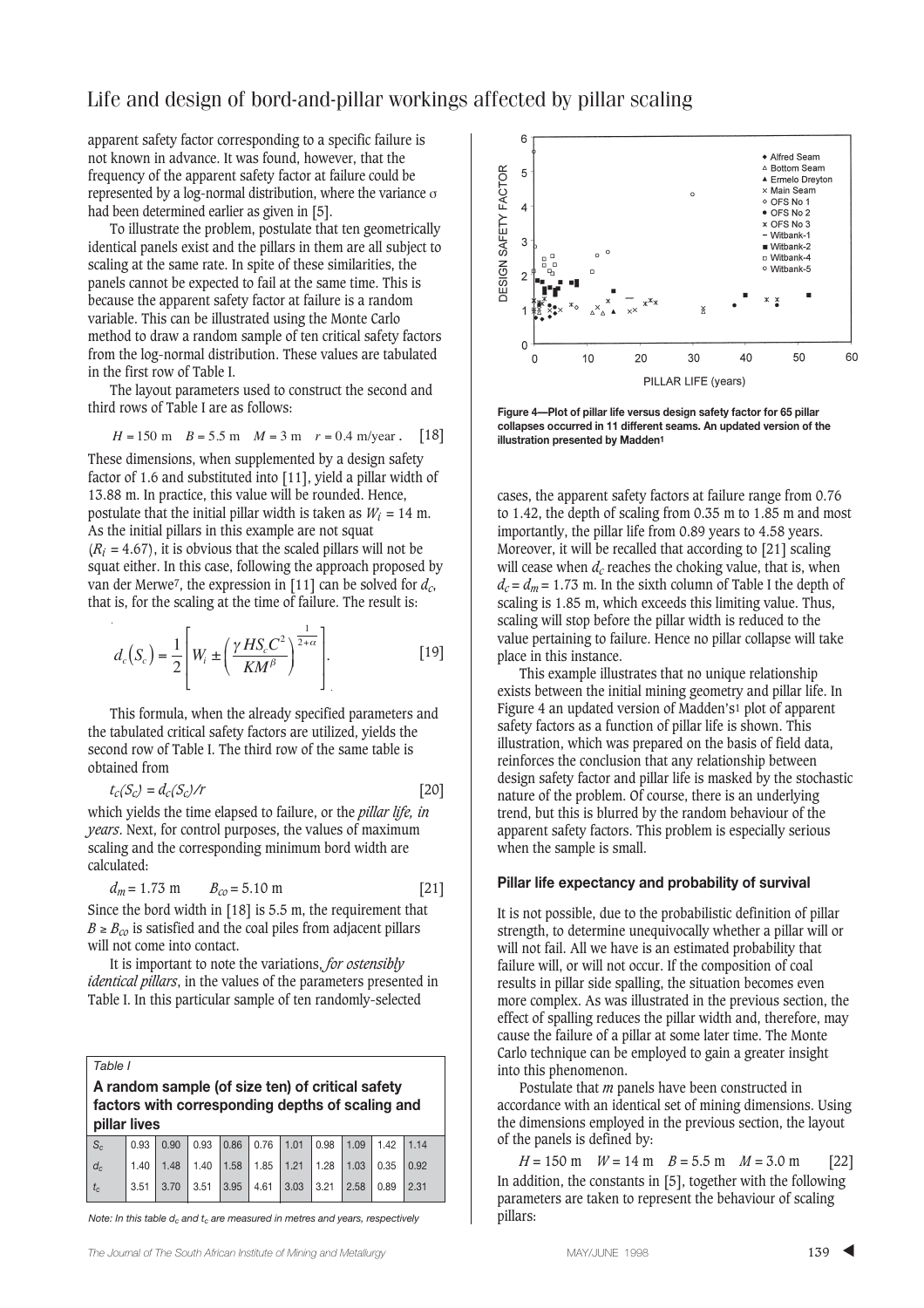

**Figure 5—Histogram of pillar life. The first bar on the left and last bar on the right represent zero and infinite life, respectively**

$$
\delta = 1.35
$$
  $\rho = 35^{\circ}$   $r = 0.2$  m/year. [23]

The initial safety factor computed from the dimensions in [22] and using [11] has a value of  $S_i = 1.61$ . In view of this safety factor, it can be said that these mining dimensions represent a conventionally designed layout. The probability that failure will not occur at a given initial safety factor is given in Equation [2]. Since, logically, the probability of failure is  $p^*(S_i) = 1 - p(S_i)$ , it is simple to compute that  $p^*$  = 0.0014. As before, the maximum scaling or the choking depth of scaling is  $d_m = 1.73$  m and the limiting bord width is  $B_{c0} = 510$  m. Since B = 5.5 m, the broken coal piles will not coalesce.

This case was simulated by using the results of 10 000 random draws taken from the distribution of the nominal safety factor. These safety factor values were subjected to the process described in the previous section. The resulting depths of scaling included eleven instances where the *dc* values were non positive. This number approximates fairly closely the value of 14 that would arise from the probability of failure. These are the instances where the pillars will fail during their formation. Furthermore, there were 807 cases where the computed  $d_c$  value did reach or exceeded the choking depth of scaling. These instances represent the case where scaling is stopped by the surrounding rubble and the pillars are stabilized permanently.

The data resulting from the simulation are presented in two illustrations. In Figure 5 the histogram of the frequency of collapses is plotted as a function of time. This histogram gives a good indication of the distribution of pillar life. It is apparent that during the first year or so after the formation of the panels only a few collapse, but later the rate of failure increases significantly. The most frequently occurring life is about five to six years. From this time onwards, the rate of failure begins to diminish as fewer and fewer panels are left standing.

There are two apparently anomalous bars on this graph. The first at zero life is hardly noticeable and corresponds to the eleven cases where the failure is instantaneous. At the other end of the life scale, that is at  $t_{max} = 8.66$  years, there is



**Figure 6—Survival probability versus pillar life relationship for conventionally designed pillars. The initial pillar width and the design safety factor are 14 m and 1.61 m, respectively**



**Figure 7—Survival probability versus pillar life relationship for underdesigned pillars. The pillar width and the design safety factor are 10 m and 1.12, respectively**



**Figure 8—Survival probability versus pillar life relationship for overdesigned pillars. The pillar width and the design safety factor are 18 m and 2.06, respectively**

▲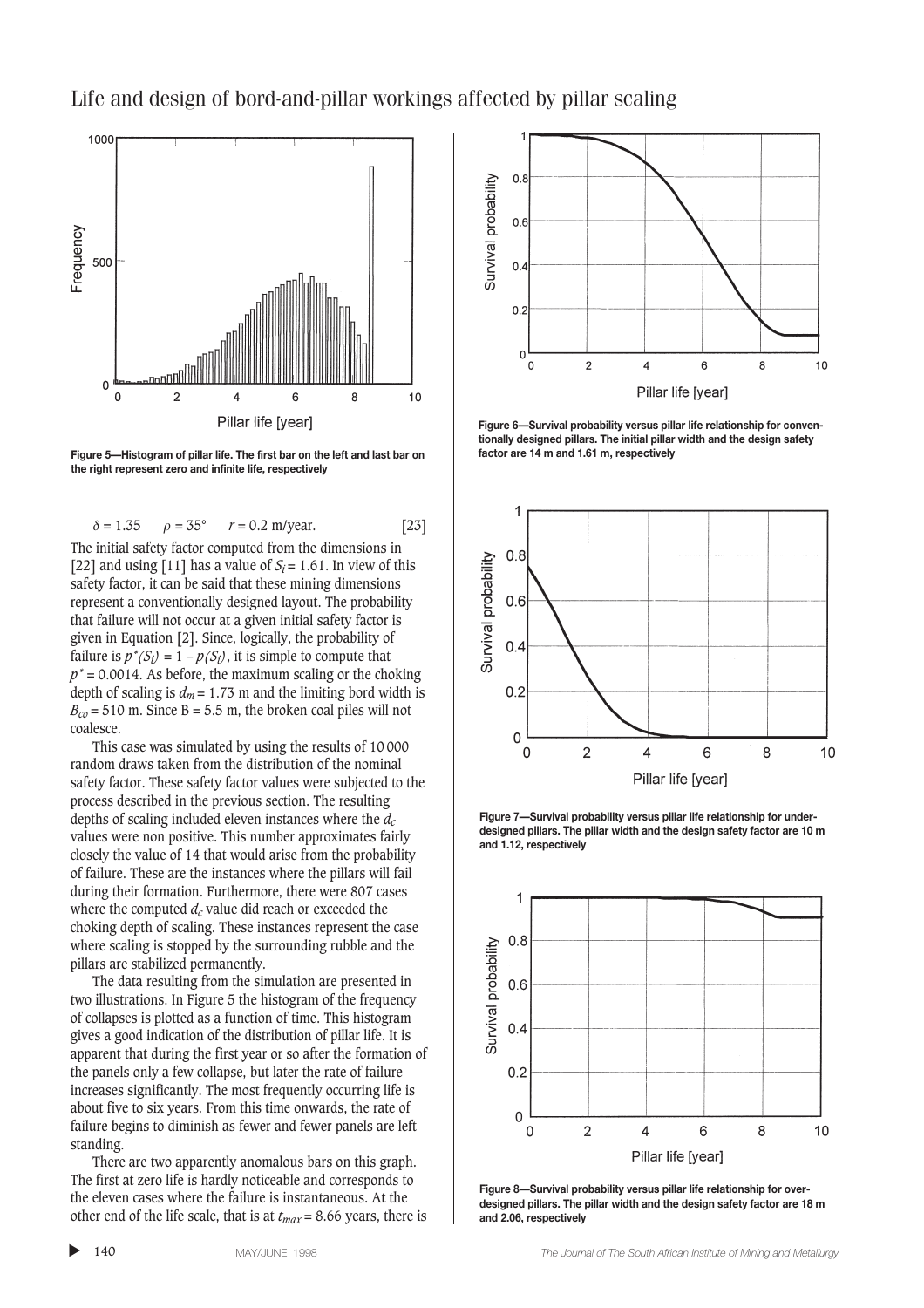a conspicuous bar representing the 807 cases that remain standing permanently.

In Figure 6 the estimate of the survival probability is depicted. Here the ordinate  $p(t)$  approximates the probability that the pillars in this panel will survive without collapse to time *t.* Clearly the probability of survival is very nearly unity initially, but it begins to diminish, first slowly and later quite rapidly. Finally, at 8.66 years the probability drops to  $807/10000 = 0.0807$ . Since the remaining 807 panels remain standing permanently, this probability remains constant from then onwards.

It is worthwhile to examine the probability of survival curves for two more cases. The first example involves a panel where the design safety factor of the pillars is low. The other case relates to the situation where the pillars have an unusually high safety factor. In both cases the properties of the coal are assumed to be the same as specified earlier in [5] and [23]. Starting with the case of low safety factor and keeping all mining dimensions, with the exception of the pillar width, the same as those given in [22]. The new pillar width and the corresponding design safety factor are:

$$
W = 10 \text{ m} \qquad S_i = 1.12. \tag{24}
$$

In this case 2444 cases failed instantaneously and none of them survived permanently. The probability of survival curve for this example is shown in Figure 7. It is noteworthy that the survival probability is just under 0.75 at the 'instant' of forming the panels and rapidly reduces with the passage of time. At five years the survival probability is negligible.

A very different situation prevails if the pillars are overdesigned. In this case the pillar width and the safety factor are significantly higher than before:

$$
W = 18 \text{ m} \qquad S_i = 2.06. \tag{25}
$$

The survival probability distribution corresponding to this case is illustrated in Figure 8. In this instance the probability remains virtually unity up to almost six years and then reduces only to 9065/10000 = 0.9065. After 8.50 years the probability remains unaltered indefinitely. Figure 8 appears to suggest that it is possible to design layouts, even in seriously spalling seams, where the probability that the pillars will remain unfailed is high.

As this discussion reveals, if exposed walls of a coal seam suffer from scaling induced by weathering, the mechanics of coal pillar behaviour become considerably more complex. An interesting insight into the deterioration of such pillars and their probability of survival can be gained by a close study of Figures 6, 7 and 8.

#### **Back-calculation of scaling rates**

No direct evidence appears to exist to substantiate the proposed model of pillar scaling. Thus, it is not possible to prove convincingly the validity or otherwise of the approach. However, some evidence can be marshalled which can be used to establish at least the plausibility of the assumptions put forward in the previous sections of the paper. This evidence consists of 13 documented cases of collapse that have occurred in collieries mining the No. 3 Seam in the Vaal Basin. No direct observation exists to prove that these failures were caused by scaling. However, in view of the earlier mentioned observations of van der Merwe7 concerning this geological region, it is not unreasonable to accept this supposition. These data contain sufficient information to perform some back-calculations. The aim of such analysis is to estimate the rate of scaling which could have prevailed in the recorded cases and seemingly caused the collapse of the pillars.

If the *depths* of scaling, *dc*, were known for the 13 cases, *the rate of scaling* could be calculated from  $r = d_c/t_c$  (see [20]). Unfortunately, the scaling depths were not observed in these cases, therefore, this formula cannot be used in this simple manner. An alternative approach would have been to use the apparent safety factor at failure but, of course, these values were not available either. The only usable option involved the adoption of the Monte Carlo method to create a large number of apparent (critical) safety factors as was done earlier. From these values, through the use of the relationship in [19], a set of critical scaling depths was generated and stored as a vector, which was in turn sorted in ascending order.



**Figure 9—Histogram of rate of scaling. The mean rate is 0.193 m/year**

### *Table II* **Scaling rates and related data from case histories in the Vaal Basin, No. 3 Seam**

| Case no. | Pillar life<br>(years) | <b>Mining</b><br>depth<br>(m) | Design<br>safety<br>factor | <b>Pillar</b><br>height<br>(m) | Width-to-<br>height<br>ratio | Rate of<br>scaling*<br>(m/year) |
|----------|------------------------|-------------------------------|----------------------------|--------------------------------|------------------------------|---------------------------------|
| 180      | 4.0                    | 82.0                          | 2.28                       | 2.80                           | 3.6                          | 0.339                           |
| 181      | 11.0                   | 96.0                          | 2.07                       | 2.90                           | 4.1                          | 0.126                           |
| 154      | 2.0                    | 51.0                          | 1.30                       | 3.41                           | 1.7                          | 0.150                           |
| 155      | 8.0                    | 113.7                         | 1.81                       | 2.75                           | 4.4                          | 0.150                           |
| 171      | 5.0                    | 103.5                         | 1.77                       | 2.94                           | 4.0                          | 0.237                           |
| 172      | 4.0                    | 47.0                          | 1.55                       | 3.21                           | 1.8                          | 0.121                           |
| 173      | 7.0                    | 90.0                          | 1.76                       | 2.53                           | 3.6                          | 0.132                           |
| 174      | 4.5                    | 98.0                          | 1.60                       | 3.00                           | 3.3                          | 0.193                           |
| 175      | 3.5                    | 59.6                          | 2.01                       | 3.57                           | 2.5                          | 0.313                           |
| 176      | 8.0                    | 40.0                          | 1.70                       | 3.15                           | 1.8                          | 0.068                           |
| 177a     | 3.0                    | 103.7                         | 1.63                       | 3.05                           | 3.6                          | 0.332                           |
| 178a     | 2.0                    | 99.0                          | 2.26                       | 3.34                           | 4.3                          | 0.845                           |
| 178b     | 2.0                    | 99.0                          | 2.44                       | 3.30                           | 4.4                          | 0.862                           |

*\* Mean rates estimated through Monte Carlo simulation*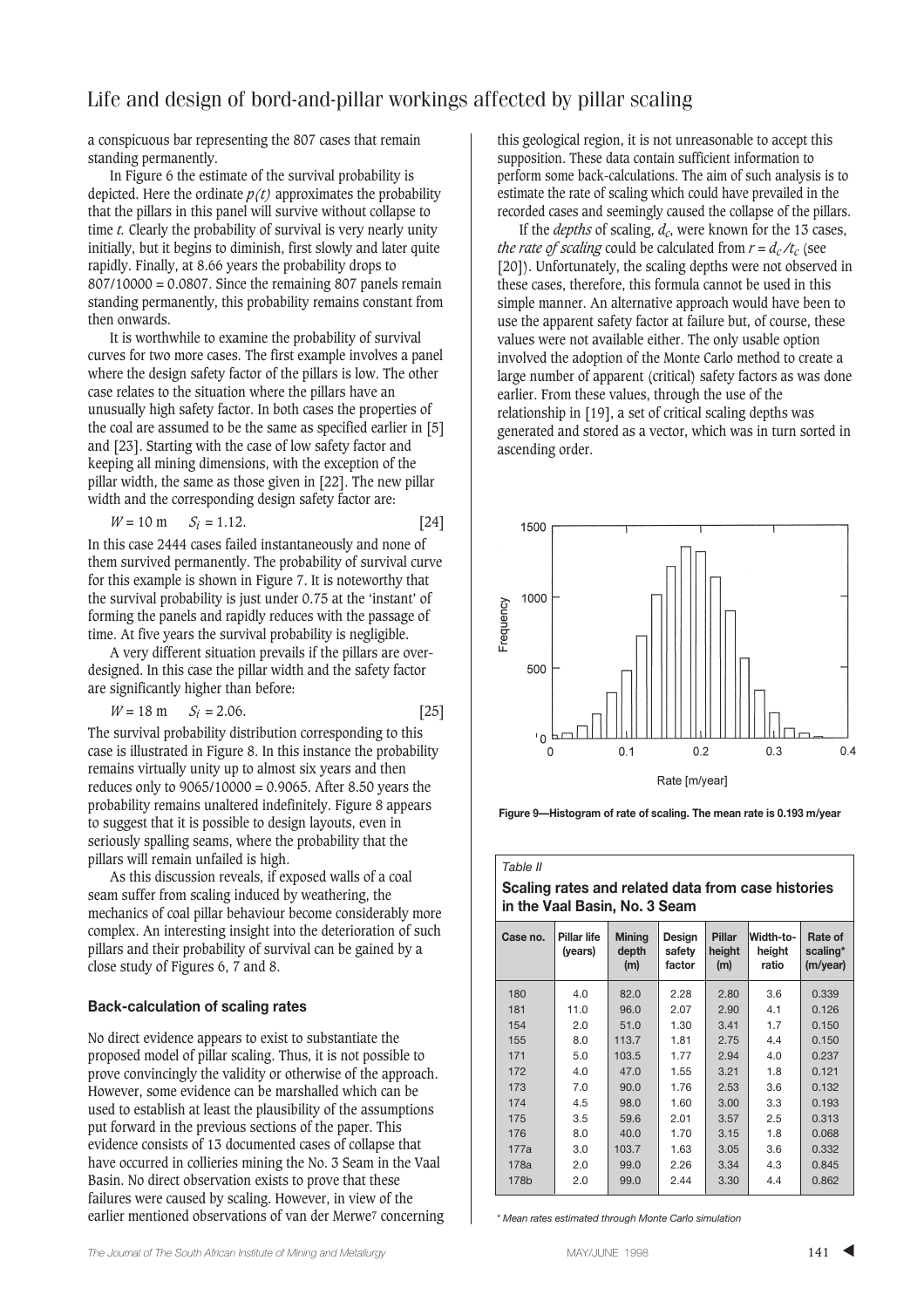As mentioned earlier, non-positive depth of scaling values represent instantaneous failure, thus no scaling can be associated with them. At the other end of the scale, in other words at high values, scaling is restricted sometimes by choking, which occurs when  $d_c > d_m$ . The cases satisfying this restriction correspond to that part of the distribution where the pillars do not fail. Hence, these instances again do not yield useful information concerning scaling that terminates in pillar collapse. Thus, using this approach and rejecting, when appropriate, the abnormal values at either end, the remaining elements of the vector can be used to calculate a series of scaling rates. This procedure was followed for all of the 13 cases.

Using all the usable values of scaling depth, scaling rates were computed with the aid of the earlier mentioned simple formula. An example of the scaling rate distribution obtained in this manner is illustrated in Figure 9. Once the distributions of scaling rates were obtained for all 13 cases, a corresponding number of *mean scaling rates* were calculated. The mean rates are summarized in Table II, together with the other relevant data concerning the 13 case histories.

It is apparent that the data in this table can be subdivided into two groups. The first eleven cases seem to belong to a geologically consistent region which can be represented by one set of parameters. The difference between this group and the group represented by the last two cases is so large that they must be treated separately. The second group consists of the last two cases, that is, 178a and 178b. In view of the small number of cases here, this group had been excluded from further analysis. The average of the eleven mean rates in the first group is 0.197 m/year. This value gives a good indication of the magnitude of scaling rates in mines where scaling appears to be a serious problem.

The correlation coefficients between rate of scaling and the other variables included in Table II were investigated next. The appropriate calculations show that the correlation coefficients between the mean rate of scaling and the pillar life, the design safety factor, the pillar height and the widthto-height ratio are -0.586, 0.369, 0.198 and 0.184, respectively. These figures indicate that there appear to be no significant correlations between the safety factor and the rate of scaling, the pillar height and the rate of scaling, or the width-to-height ratio and the rate of scaling. There is, however, a weak negative correlation between the rate of



**Figure 10—Plot of mean rates of scaling for eleven cases. The illustration also depicts the linear and exponential regression curves** *\* Rates calculated from field observations*

scaling and the pillar life. This correlation is explored in Figure 10 where the computed mean rates are plotted as a function of pillar life. Two further curves are shown in the same illustration. These curves are the linear, *rl(*Τ*)*, and exponential, *re(*Τ*)*, regression functions fitted to the rate data.

$$
r_l(T) = -0.0198T + 0.3043 \text{ m/year}
$$
  

$$
r_e(T) = 0.3164e^{-0.1077T} \text{ m/year}
$$
 [26]

where  $T$  is the life of the pillar in years. It is not possible to express preference between the two functions on the basis of the illustration. Similarly, the correlation coefficients corresponding to the two expressions are almost identical and only slightly higher than the earlier mentioned coefficient. Perhaps on physical grounds the exponential form is to be preferred. However, in the light of the large scatter around the curves, no firm conclusion can be inferred.

It is important to put the results in Table II into proper perspective. It would appear that the simple model proposed in this paper provides an acceptable explanation of the first eleven cases in the Table. The obtained scaling rates are of reasonable magnitudes and tolerably consistent. So it seems that the predictions obtained from the model are not inconsistent with field observations. The model also provides a good explanation for the apparent inconsistencies noted when pillar life is analysed as a function of the safety factor or other variables. It is tempting in this light to conclude that the model is ready for practical application. However, this eagerness must be tempered with caution since no underground observations are reported in conjunction with these case histories. Hence, no evidence is available to indicate conclusively whether the failures in the table are, in fact, the result of pillar side spalling.

In addition to the information back-calculated from the records obtained in the Vaal Basin, a few pieces of additional data concerning pillar scaling have come to light. These data were obtained by direct measurements in two collieries operating in the Witbank area and they relate to unfailed pillars. While the observations cannot claim to be of high precision, they do provide the opportunity of estimating scaling rates in regions where pillar side spalling has not proved to be a serious problem in the past. The pillars in these cases have not collapsed, therefore, the rates relate to

| Table III<br>Mining dimensions and scaling rates |                      |                             |                         |                       |                              |                                 |
|--------------------------------------------------|----------------------|-----------------------------|-------------------------|-----------------------|------------------------------|---------------------------------|
| Case                                             | Pillar life<br>years | <b>Mining</b><br>depth<br>m | <b>Safety</b><br>factor | Pillar<br>height<br>m | Width-to-<br>height<br>ratio | Rate of<br>scaling*<br>(m/year) |
| Col. A                                           |                      |                             |                         |                       |                              |                                 |
| (a)                                              | 22                   | 88                          | 1.0                     | 3.5                   | 2.2                          | 0.019                           |
| (b)                                              | 25                   | 88                          | 1.1                     | 3.5                   | 2.2                          | 0.021                           |
| (c)                                              | 22                   | 84                          | 1.4                     | 3.5                   | 2.7                          | 0.016                           |
| Col. B                                           |                      |                             |                         |                       |                              |                                 |
| (a)                                              | 19                   | 60                          | 2.0                     | 3.8                   | 2.5                          | 0.076                           |
| (b)                                              | 19                   | 76                          | 1.9                     | 3.8                   | 2.5                          | 0.021                           |
| (c)                                              | 14                   | 56                          | 1.9                     | 3.8                   | 2.3                          | 0.041                           |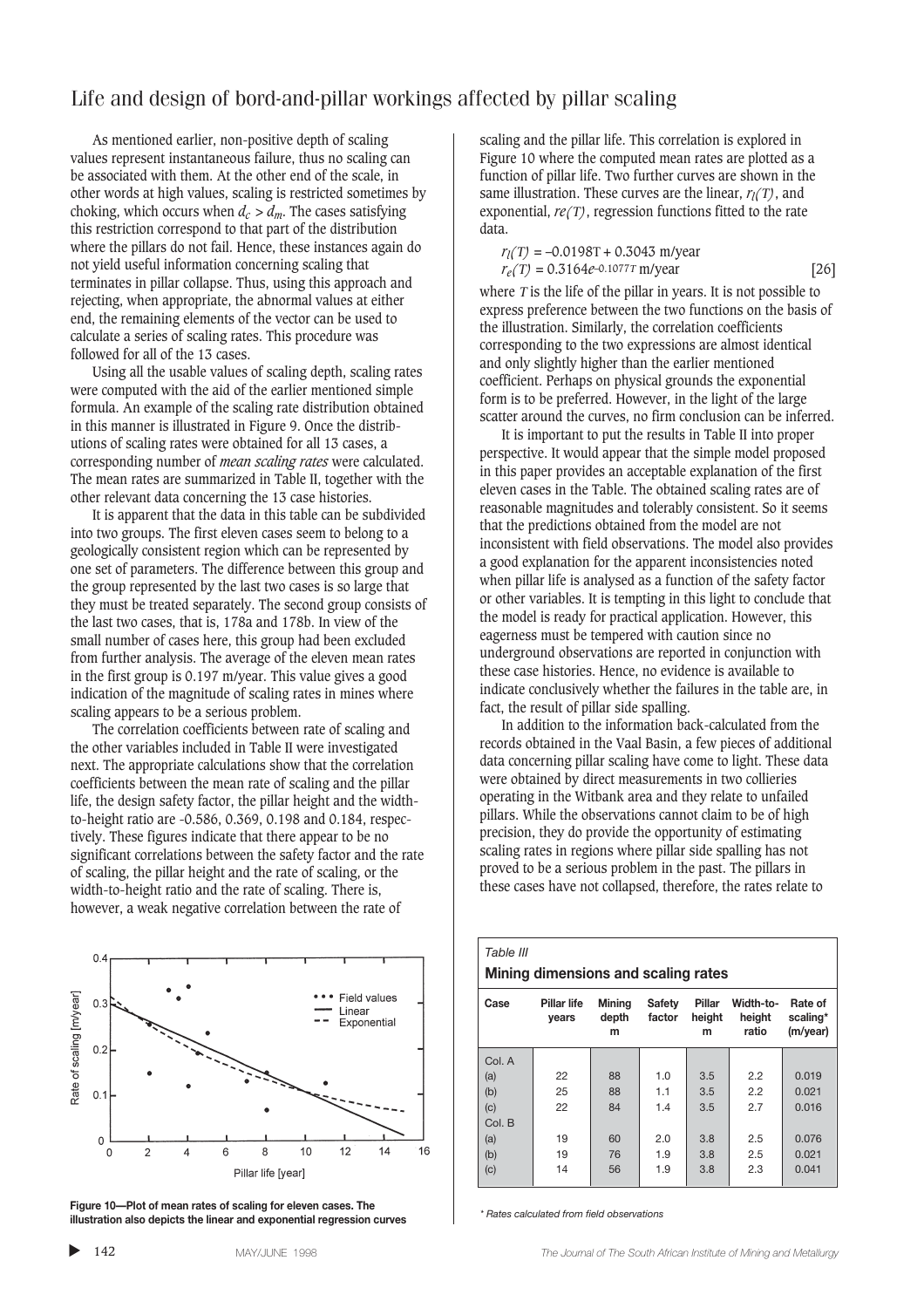pillar scaling in progress. The basic data, together with the derived rates, are presented in Table III. Collieries A and B were mining in the No. 2 and No. 4 Seams, respectively.

The observed lives of the pillars in these examples are long and the scaling rates are much lower than those tabulated in Table II. The tentative estimate of the mean scaling rates in the Nos. 2 and 4 seams in the Witbank area are 0.019 m/year and 0.046 m/ year, respectively.

### **Design of layouts in scaling seams**

The next task involves the design of pillars in situations where pillar deterioration due to scaling cannot be ignored. Two design problems come to mind. The *first* of these entails the determination of the pillar width which guarantees that the probability of survival does not drop below *p* even after the elapse of *tp* years. The *second problem* involves the computation of that width which ensures that the survival probability of the pillars does not fall below *p* for an *unlimited period*. Clearly, the solution of the second of these problems represents the more cautious design and leads to larger pillars.

To solve either of the problems it is necessary first to determine the critical safety factor *Sc* corresponding to the probability of survival *p.* This can be achieved with the aid of the definition in [2]. In the *first problem* the pillar centre distance is given by  $C = W(t_p) + 2rt_p + B$ , because  $d(t_p) = rt_p$ and  $W(t_p)$  is the residual pillar width at time  $t_p$ . The next step is to solve the following equations for the residual pillar width:

 $S_{pwr}(W(t_p)) = S_c$  (a)  $S_{squ}(W(t_p)) = S_c$  (b) [27] where the safety factor functions on the left-hand sides are defined in [11], [12] and [13]. These equations represent the requirement that the safety factor of the residual pillars should be  $S_c$ . Two equations are specified because it is not known in advance whether or not the obtained pillar will be squat. Let the solutions of Equations (a) and (b) be  $W_{\text{nwv}}$  and *W<sub>squ</sub>* respectively. If the pillar width calculated from (a) corresponds to a squat pillar, that is, if  $R_o \lt W_{\text{pwr}}/M$ , then the solution of  $[27]$  is  $W_{\text{sgn}}$ . If the pillar is not squat, the solution is clearly  $W_{\text{pwr}}$ . Denote the actual solution of [27] simply by *W*. This is the residual pillar width that accords with the probability *p*. The initial or the design pillar width is  $W_i = W + 2rt_p$ . Using this width, the design safety factor of the pillar can be computed from either [11] or [12], depending on whether or not the pillar is squat.

The solution obtained here is valid only if  $d_m \geq rt_n$  and  $B \ge B_{CO}$ , where  $d_m$  and  $B_{CO}$  are given in [14] and [16], respectively. Violation of the first inequality reveals that a solution was found where the scaling reached a depth which is greater than the maximum possible value, that is,  $d_m$ . This is an unacceptable result and the valid solution can be obtained by following the route prescribed for the second problem. Breaching of the second inequality conveys that the rubble piles around the pillars have merged and the correct solution can be found by solving the problem corresponding to that geometry.

The basic premise of the *second problem* is that the depth of scaling is taken to be the value at which choking occurs, that is,  $d_m$  in [14]. For the purposes of the present application, a version of  $d_m$  is required which is expressed as a function of the width of the *residual pillar*. The relevant

form of the formula is (see [A7] in the Appendix):

$$
d_m = d(W) = \frac{M}{2\delta\mu}
$$
  

$$
\left[\sqrt{\left(\delta\mu\frac{W}{M}\right)^2 + 2\delta\mu\frac{W}{M} + \frac{4}{3}\delta} \pm \delta\mu\frac{W}{M}\right].
$$
 [28]

On this occasion the distance between pillar centres can be expressed as  $C(W) = W + 2d(W) + B$ , where the dependence of the depth of scaling on *W* must be taken into account. Again two solutions are obtained from the following equations:

$$
S_{pwr}(W) = S_c \quad \text{(a)} \qquad S_{squ}(W) = S_c \quad \text{(b)} \tag{29}
$$

One of the solutions corresponds to a non-squat pillar (Equation (a)) and the other to a squat pillar (Equation  $(b)$ ). As before, the appropriate choice picked from these values is the solution of the problem. The applicability of this solution is limited only by the inequality  $B \geq B_{co}$ . If this limitation is violated then the piles of fragmented coal are merged and the solution relevant to that case should be sought.

To illustrate the capability of the design method, a few examples are discussed next. Assume that the mining site in question is in the Vaal Basin, therefore, let the rate of scaling be 0.2 m/year. The relevant mining dimensions are as follows:

$$
H = 100 \text{ m} \qquad B = 5.5 \text{ m} \qquad M = 3.0 \text{ m}.
$$
 [30]

Assume that the colliery is remote from populated areas and the long-term survival of the pillars is not of great concern. In these conditions it may suffice to require that the probability of survival of the pillars for five years  $(t_p = 5$ years) should not be less than  $p = 0.99$ . This requirement yields  $S_c$  = 1.4476. Scaling, during the specified period of five years, reduces the pillar width by 2.0 m  $(d(t_p) = 1.0 \text{ m})$ . The solution of the problem posed in [27] is a residual pillar width of 10.78 m. Hence, the initial pillar width that can accommodate 2.0 m of spalling is  $W_i$  = 12.78 m. The design safety factor would have to be  $S_i = 2.20$  to obtain this pillar width using the conventional methodology. This layout would yield 51.1% extraction.

It is noteworthy that if the design specification requires that the pillars should survive, with the same probability, for an unlimited period, the pillar width increases to 15.50 m and the extraction is reduced to 45.5%. The conventional method of design would yield this pillar size if a safety factor of 2.68 was used.

### **Summary and recommendations**

The results presented in the paper establish, reasonably convincingly, the *plausibility* of the proposed model. No attempt is made to claim a stronger description to characterize the current status of the research, because the field evidence to support the formulation is meagre. The object of the model is to describe the deterioration of pillars due to one and only one particular cause, namely pillar side scaling or spalling. The model deals with a time-dependent deterioration which can be described loosely as weathering.

The attractiveness of the model lies in its simplicity and versatility. It can readily explain the reason for the failure to discern, on the basis of a small field sample, sensible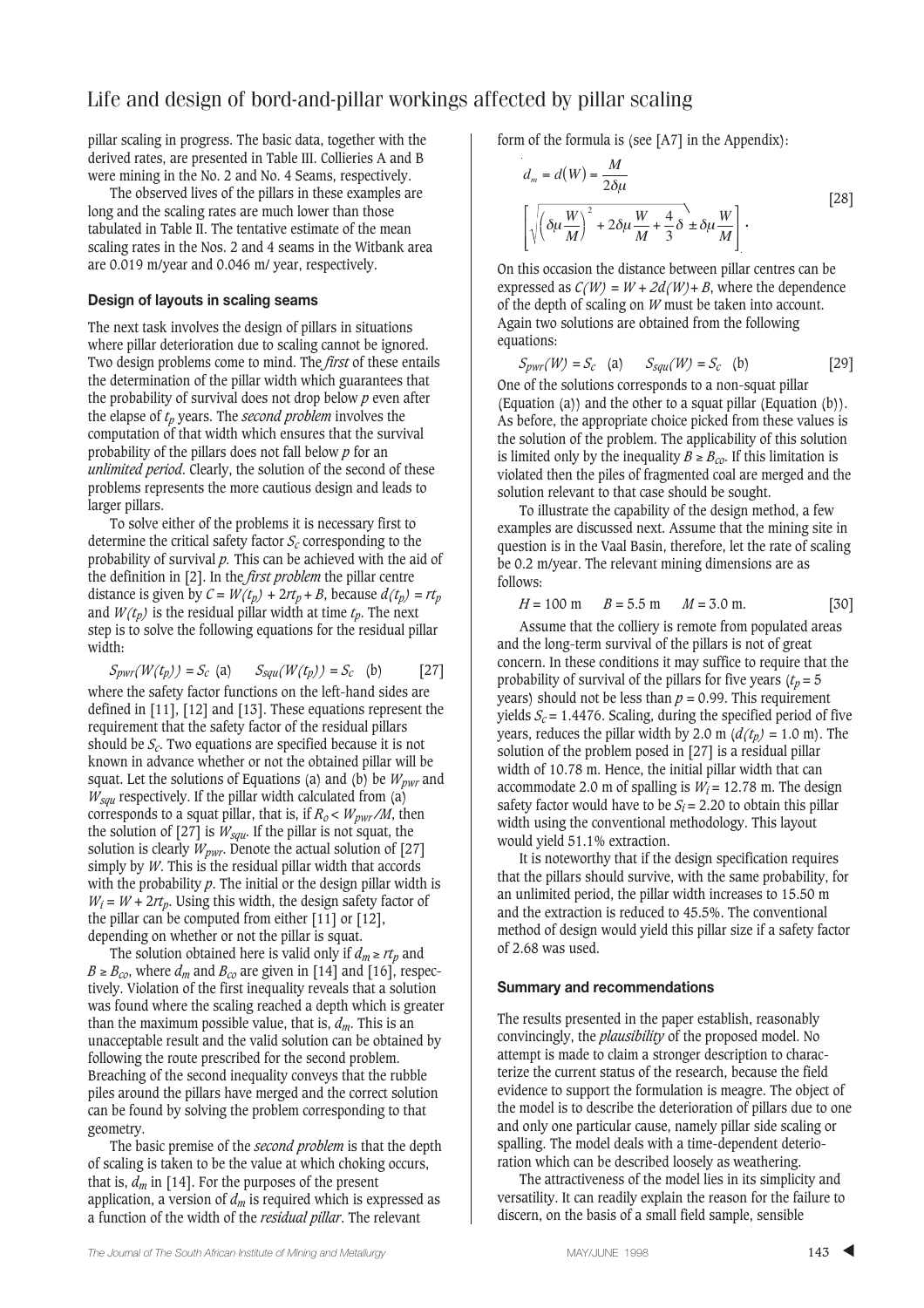relationships between pillar life and other parameters such as safety factor. If an estimate of the *rate* of scaling is known, it is possible to quantify, using a Monte Carlo technique, the expected life or the survival probability (up to a specified age) of coal pillars. Moreover, the model permits the design of scaling pillars. Two approaches have been discussed. Pillars may be designed by specifying a probability of survival for a *given number of years*. Alternatively, it might be required that the probability of survival for an *indefinite period* should not be less than a specific value.

The model can be used for purposes of back-calculation as well. For example, if the initial mining dimensions and the life of the pillars are known, it is possible to estimate the rate of scaling that prevailed to cause the eventual failure of the pillar. Such back-calculations have suggested that the rate of spalling in the Vaal Basin, No. 3 Seam is usually in the order of 0.2 m/year (eleven case histories). However, two further cases in the same area have yielded significantly higher rates (0.85 m/year). Some underground observations in the Witbank area have provided considerably lower rates, in the order of 0.02–0.04 m/year.

The model is a straightforward extension of the ideas put forward by Salamon and Munro (1967). It is postulated that the underlying strength of pillars remains unaltered and the changes come about merely as a result of time-dependent reduction in pillar width. Moreover, the apparent safety factors at failure are distributed according to the same lognormal distribution obtained in the original derivation. For simplicity, it is taken that faces of pillars scale uniformly and, therefore, the changes in dimensions can be expressed merely as a reduction in pillar width. Furthermore, it is assumed that the span of the panel in question is sufficiently large to ensure that the full weight of the prism attributable to a particular pillar continues to load that pillar. In other words, it is a premise of the model that no load shedding takes place. In addition, it is postulated that once the coal rubble around a pillar reaches a critical height, the scaling is arrested.

There are subsidiary assumptions accepted in the paper. These can be modified fairly readily in the light of further studies. First, the rate of scaling is taken to be constant. Second, the rubble heap must reach the roof before scaling ceases and finally, the restraint provided by this pile of coal acts as an 'off' or 'on' brake on scaling.

It is important that the cause of abnormal collapses be investigated and explained as soon as possible. Such study is likely to find that anomalous behaviour is due to more than one cause. Van der Merwe's7 observations imply that pillar scaling could be a reason for some of the premature failures. This deduction and the promising performance of the model proposed here provide a powerful basis for recommending that further study should be initiated to clarify the role of scaling or spalling in pillar mechanics. Three possible areas for additional research come to mind.

*Study of scaling*. Attempts should be made to establish the prevalence of scaling in South African collieries. Such investigations should cover mines that are suspected of being prone to spalling and those which hitherto were presumed to be free of time-dependent deterioration. This research would involve the study of old workings to determine the presence

and the extent of scaling. Depending on the outcome of these investigations, the pillar strength formula, which is the kernel of this paper, may have to be re-examined.

The existence of scaled rubble at the foot of pillars is a good qualitative indication of pillar scaling. To estimate the magnitude and rate of spalling, an attempt should be made to compare old surveyor's and current pillar offset data. This approach seems to have yielded reasonable data in the past. *Composition of coal*. An attempt should be made to correlate the pervasiveness of scaling with the chemical composition of the coal. The analysis of the presence and composition of clay minerals may prove to be a fruitful direction of research in this respect.

*Model studies*. It must not be lost sight of that during the last three decades the original pillar design approach, which does not explicitly recognise scaling as a factor of significance, has proved to be effective in most applications. Future approach to design must account for this past observation and, at the same time, cater properly for scaling where it is necessary. It may be necessary to recognise that in certain situations scaling is an insignificant factor. In terms of an alternative option, the differences in behaviour may be accounted for by large contrasts between the rates of scaling. A third possibility may involve the employment of scaling rate functions where the rate diminishes with time. This possibility is foreshadowed in Figure 10, where the regression functions suggest that the rate is a decreasing function of time.

### **Acknowledgement**

The work reported here was carried out as part of the research programme of the Safety in Mines Research Advisory Committee under project COL 337.

### **Appendix**

It is postulated in the main body of the paper that scaling is arrested when the pile of coal rubble accumulated at the foot of the pillar becomes sufficiently high to reach the roof. If the geometries in Figures 1, 2 and 3 are examined it becomes apparent that two situations can arise. At first the heaps of coal corresponding to each pillar are independent, Figures 1 and 2. Later, as scaling progresses, the piles may merge, Figure 3. These two situations are examined separately, starting with the case of independent piles.

*Independent piles*. In this case the aim is to ensure that the volume of the rubble equals the bulked volume of the coal that has scaled from the sides of the pillars. The critical depth of scaling, *dm*, is reached when the height of the pile is equal to *M*. The volume of the rubble, including the volume of intact coal at the heart of the pillar, can be expressed in terms of two other volumes. The first volume,  $V_1$ , is the volume of a frustum of a square based pyramid of side length *W* + 2*c* and height *M*, where

$$
\mu = \tan(\rho) \qquad c = M/\mu \tag{A1}
$$

Here  $\rho$  is the angle of repose, the length  $c$  is the distance (measured on the floor) from the toe of the pile to the edge of the residual pillar and  $W$  is the width of the residual pillar. These dimensions are illustrated in Figure 1. The required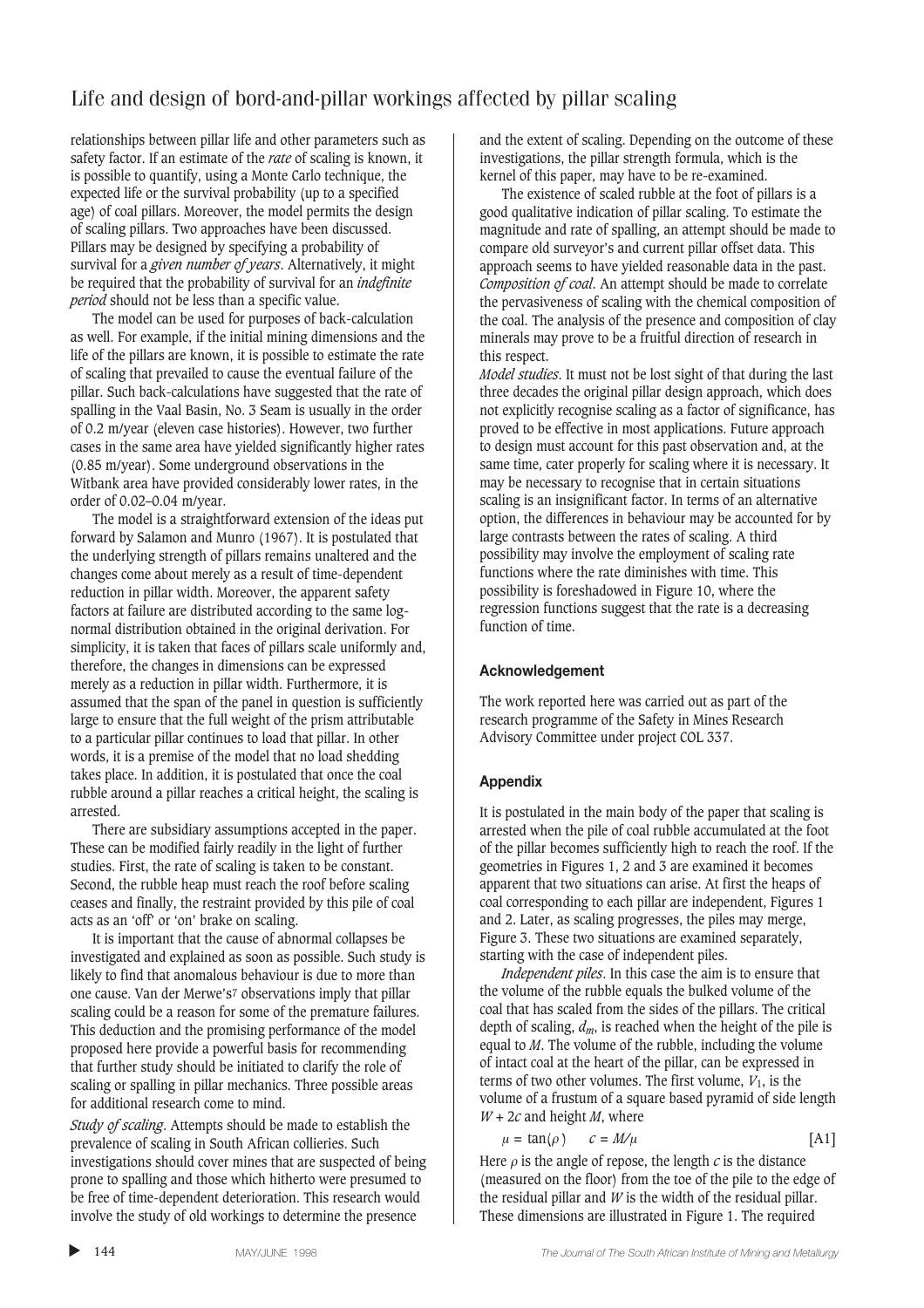volume is

$$
V_1 = \frac{1}{3}M(W + 2c)^2 \left[1 + \frac{W}{W + 2c} + \left(\frac{W}{W + 2c}\right)^2\right].
$$
 [A2]

The second volume,  $V_2$ , is the volume of coal in the centre of the pillar that remains intact:

$$
V_2 = MW^2. \tag{A3}
$$

The volume of coal that has peeled off the pillar is:

$$
V_s = M(W_i^2 \pm W^2) = 4Md_m(W + d_m)
$$
 (A4)

Clearly, the total volume of coal fragments,  $V_1 - V_2$ , must be equal to the dilated volume of the solid coal,  $\delta V_s$ , that is,

$$
V_1 - V_2 = \delta V_s. \tag{A5}
$$

The substitution into this equation leads to the following quadratic equation for *dm*:

$$
\delta d_m^2 + \delta W d_m \pm \frac{1}{2} \frac{MW}{\mu} \pm \frac{1}{3} \frac{M^2}{\mu^2} = 0 \tag{A6}
$$

The relevant solution of this equation is:

$$
d_m = \frac{M}{2\delta\mu} \left[ \sqrt{\left(\delta\mu \frac{W}{M}\right)^2 + 2\delta\mu \frac{W}{M} + \frac{4}{3}\delta} \pm \delta\mu \frac{W}{M} \right].
$$
 [A7]

The solution in terms of the initial pillar width can be found by using the transformation  $W = W_i - 2d_m$  in [A6]:

$$
\delta d_m^2 \pm \left( \delta W_i + \frac{M}{\mu} \right) d_m + \frac{M}{2\mu} \left( W_i + \frac{2M}{3\mu} \right) = 0
$$
 [A8]

the appropriate solution of this quadratic equation is:

$$
d_m = \frac{M}{2\delta\mu} \left[ 1 + \delta\mu \frac{W_i}{M} \pm \sqrt{1 + \left( \delta\mu \frac{W_i}{M} \right)^2 \pm \frac{4}{3} \delta} \right]
$$
 [A9]

The values of  $d_m$  calculated from [A7] and [A9] are identical.

These solutions are valid as long as the toes of the fragment piles do not come into contact with each other. This requirement will be fulfilled provided the original pillar centre distance is not exceeded by the sum of the residual pillar width and twice the base length of the coal pile at the side of the pillar. Mathematically this requirement can be stated as an inequality:

$$
W + 2c \le W_i + B \tag{A10}
$$

which, after some rearrangements, assumes the following form:

$$
2(c-d_m) \leq B. \tag{A11}
$$

Now introduce the notation

$$
B_{co}=2\Big(c\pm d_m\Big)=\frac{M}{\mu}\left\{2\pm\frac{1}{\delta}\left[1+\delta\mu\frac{W_i}{M}\pm\sqrt{1+\left(\delta\mu\frac{W_i}{M}\right)^2\pm\frac{4}{3}\delta}\,\right]\right\}\text{ [A12]}
$$

Thus the coal piles are independent of each other as long as  $B<sub>co</sub> ≤ B$ .

*Continuous piles.* Assume that  $B_{c0} \leq B$ . This postulate warrants that the adjacent coal piles have merged. This problem can be expressed in terms of four volumes: the volume of a parallelepiped of base area (*Wi*+*B*)2 and height *h,V*1, the volume of a frustum of a square-based pyramid of height  $M - h$ , base width  $W_i + B$  and upper width  $W$ ,  $V_2$ , the volume of intact coal in the shape of a parallelepiped of width *W* and height *M*,  $V_3$  and the volume of the coal that has peeled off the pillar, *Vs*. These volumes are defined by the following expressions:

$$
V_1 = h(W_i + B)^2, \tag{A13}
$$

$$
V_2 = \frac{1}{3}(M \pm h)(W_i + B)^2 \left[1 + \frac{W}{W_i + B} + \left(\frac{W}{W_i + B}\right)^2\right],
$$
 [A14]

$$
V_3 = MW^2 \tag{A15}
$$

$$
V_s = M(W_i^2 \pm W^2) = 4Md_m(W_i \pm d_m).
$$
 [A16]

The equation of the volumes can be expressed on this occasion by a relationship that resembles the earlier one in [A5]:

$$
V_1 + V_2 - V_3 = \delta V_s. \tag{A17}
$$

In addition, it will be observed that  $M - h = (B/2 + d_m) \mu$ , therefore, it follows that

$$
h = M \pm \left(\frac{1}{2}B + d_m\right)\mu.
$$
 [A18]

After this preparation it is possible to substitute into [A17] and derive a cubic equation for *dm*. The version presented here is expressed in terms of the initial pillar width.

$$
a_3 d_m^3 + a_2 d_m^2 + a_1 d_m + a_0 = 0
$$
 [A19]

The coefficients in this equation are given next:

$$
a_0 = 2MBW_i + MB^2 \pm \frac{1}{2}\mu B^2 W_i \pm \frac{1}{3}\mu B^3
$$
  
\n
$$
a_1 = 4MW_i \pm 2\mu BW_i \pm \mu B^2 \pm 4\delta MW_i
$$
\n
$$
a_2 = 4\delta M \pm 4M \pm 2\mu W_i
$$
\n
$$
a_3 = \frac{4}{3} = \mu.
$$
\n[A20]

Cubic equations have three roots which can be obtained by either analytical or numerical means. In this instance an iterative method is preferred, using the root in [A9] as an initial estimate.

#### **References**

- 1. MADDEN, B.J. A re-assessment of coal pillar design. *J. S. Afr. Inst. Min. Metall.*, vol. 91, no 1, 1991. pp. 27–37.
- 2. MADDEN, B.J. and CANBULAT, I. Re-assessment of coal pillar design procedures. *SAIMM Symposium on Safety in Mines Research Advisory Committee*, 5 Sep., Mintek, Randburg. 1996.
- 3. MARK, C. and BARTON, T. The uniaxial compressive strength of coal: Should it be used to design pillars? *Proc. 15th International Conf. on Ground Control in Mining*. Golden, Colorado. 1996.
- 4. SALAMON, M.D.G. and MUNRO, A.H. A study of the strength of coal pillars. *J. S. Afr. Inst. Min. Metall*., vol. 68, 1967. pp. 55–67.
- 5. SALAMON, M.D.G. and WAGNER, H. Practical experiences in the design of coal pillars. *Proc. 21st International Conference of Safety in Mines Research Institutes*, 21-25 Oct. Sydney, Australia. 1985. pp. 3–9.
- 6. SALAMON, M.D.G., GALVIN, J.M., HOCKING, G. and ANDERSON, I. Coal pillar strength from back-calculation. *Strata Control for Coal Mine Design*. *Progress Report No. 1/96*. Department of Mining Engineering. University of New South Wales. 1996. 60 p.
- 7. VAN DER MERWE, J.N. Revised strength factor for coal in the Vaal Basin. *J. S. Afr. Inst. Min. Metall*., vol. 93, 1993. pp. 71–77. ◆